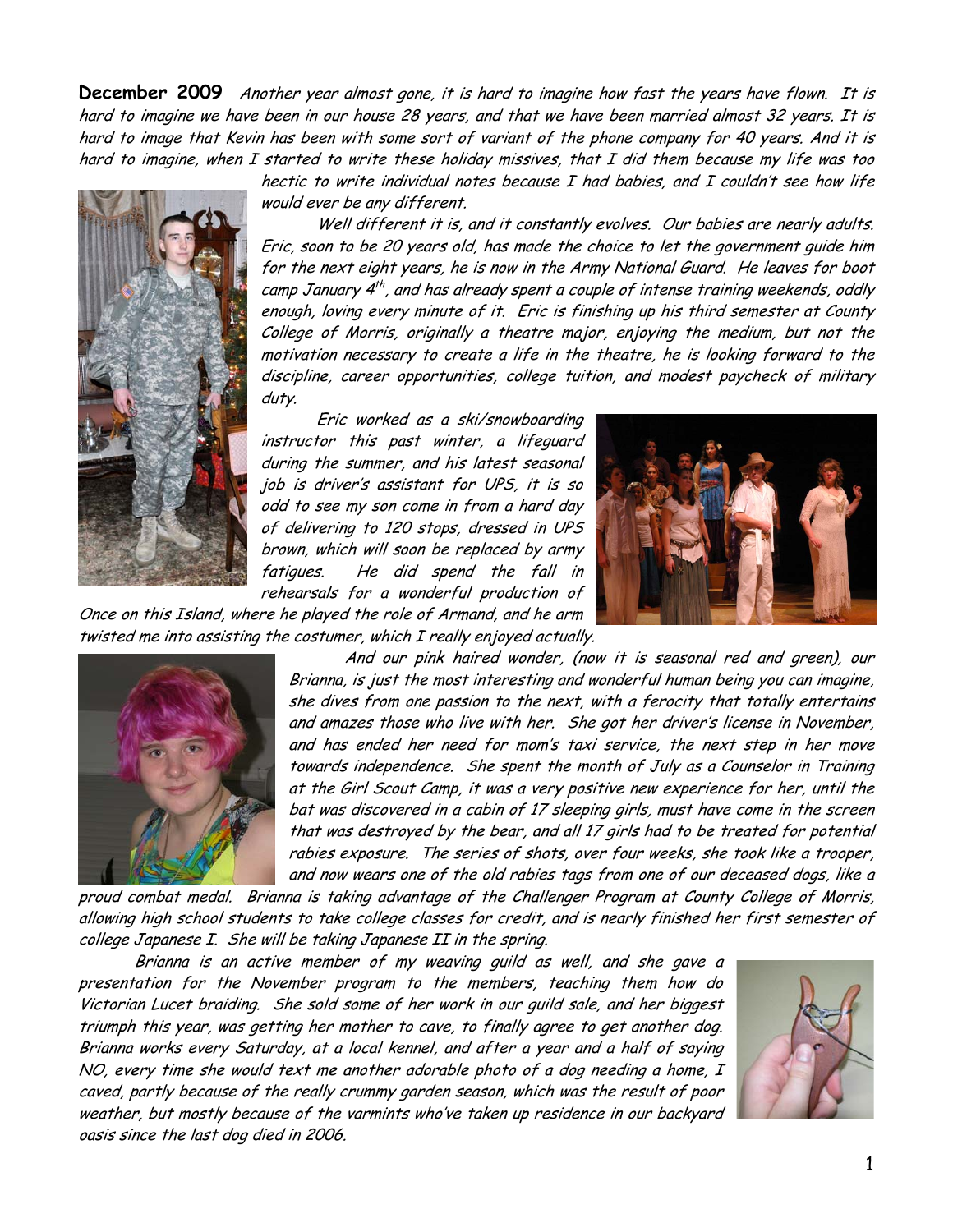

Bjorn is a 23 month old Norwegian Elk Hound, with the sweetest face and disposition. Brianna has known the dog since he was two months old and it obviously adores her. Other than a few chewing incidents, one involving my new cell phone, the dog has settled in and become part of the household. We did find a home for the rabbit, but I'm still looking for someone to take the snake out of my den…

Kevin had a busy year of travel. Much of his work now involves consulting on an international level, and most of his traveling, oddly enough involved countries beginning with the letter I. The beginning of 2009 took him to Ireland, and then a return trip

to India, and he ended the year after a few domestic trips, with a stint in Israel, doing some support work for Palestine Telephone, spending time in Ramallah, and as a result of all this, has earned himself Platinum status on Continental.





With all the traveling, Kevin still managed to get in a few ski trips, but no golf outings, and no broken bones this year. For his  $40<sup>th</sup>$  anniversary with his company, Kevin selected a gift of a new set of Calphalon cookware for me. (I made out great on that deal!) He continued to putter in his garden, which is so gorgeous, and colorful, and he still serves on the Board of Education for Lincoln Park and for Boonton school districts, the Morris County School Boards Association, and the Lincoln Park Planning Board. No wonder it has been easy to stay married for 32 years, we never see each other!

This has been a year of reinventing myself, with a poor economy and a number of cancellations at the end of last year, I found myself with no work for almost 8 months, with the exception of one spring conference in Southern California. I used the time to revamp my website, www.weaversew.com, and to build one for my architect sister, www.ebelingnoe.com. I started a blog exactly a year ago, www.weaversew.com/wordblog and after some 250 posts, I have a following of about that many readers and I've been able to expand my venues for teaching, and find markets that had been previously out of my reach. By the summer, conference season kicked in and I found myself at five different conferences within a few weeks of each other, from Iowa, to Colorado, to Massachusetts, to Michigan and back to Massachusetts. I also taught for a week at Sievers Fiber School on Washington Island, WI. One of my garments was featured in Threads Magazine, and I just finished up a three part series of articles for Shuttle Spindle and Dyepot.



I also had my artwork accepted to a number of international juried exhibitions, including Small Expressions, which toured the Midwest last year, ending with the sale of one of my works. Another one of my art pieces took a merit award at an international exhibition at the Art Center in Northern NJ.